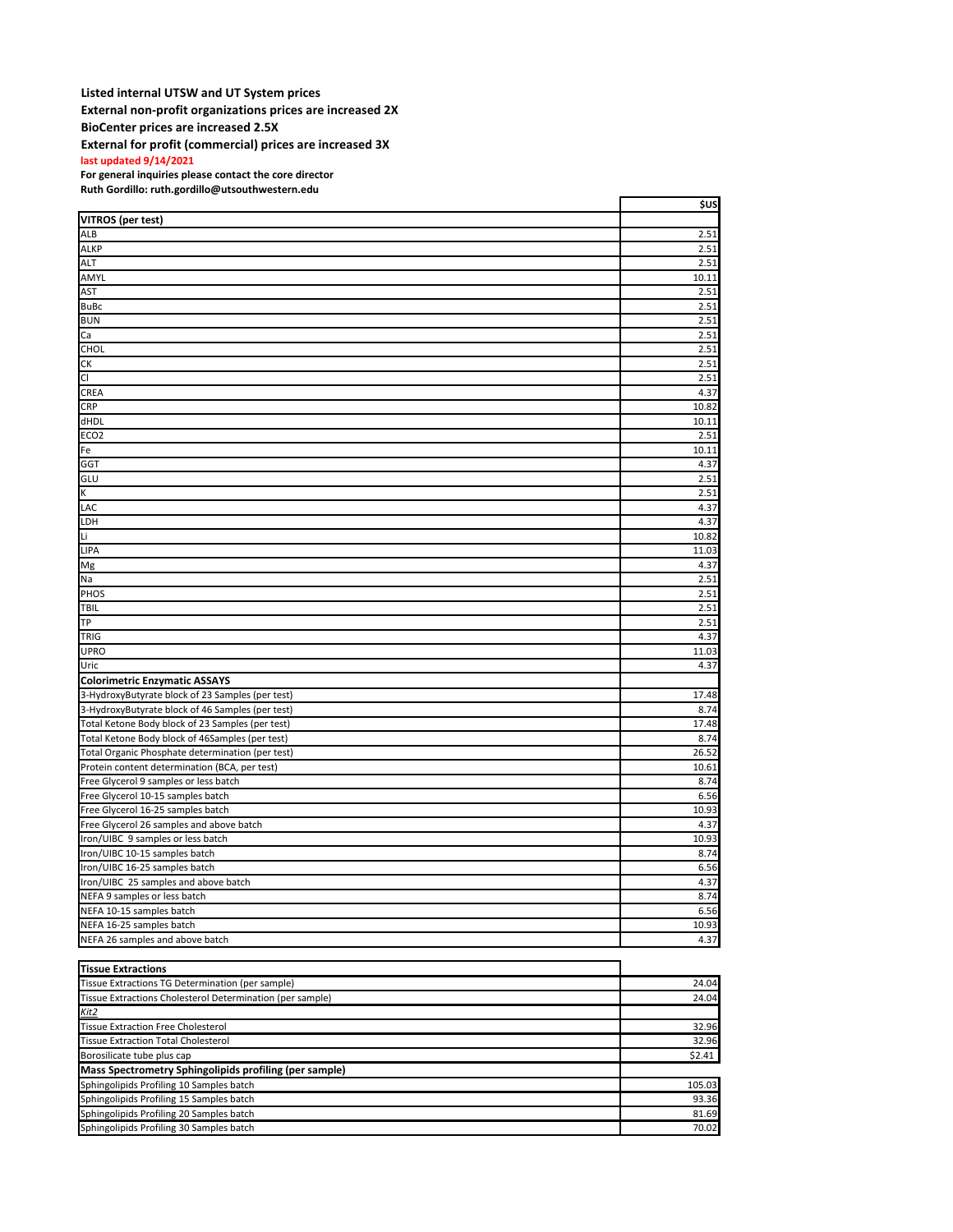| Glucosyl/Galactosyl Ceramide diastereomeric ratio determination<br>26.52<br><b>Mass Spectrometry Uridine and Related metabolites</b><br>Per sample<br><b>Mass Spectrometry Bile Acids profiling (per sample)</b><br>Bile Acids 10 Samples batch<br>105.03<br>Bile Acids 15 samples batch<br>93.36<br>Bile Acids 20 samples batch<br>81.69<br>Bile Acids 30 Samples batch<br>70.02<br>Bile Acids 50 samples and above batch<br>58.35<br>Mass Spectrometry free amino acids profiling (per sample)<br>Free amino acids 10 samples batch<br>90.18<br>free amino acids 15 samples batch<br>81.69<br>Free Amino Acids 20 samples batch<br>73.2<br>Free Amino Acids 30 Samples batch<br>64.71<br>Free Amino Acids 50 samples and above batch<br>53.05<br>Mass Spectrometry Cell Culture Supernatant Metabolites (per sample)<br>Cell Culture 12 samples or less<br>105.03<br>Cell Culture 18 samples<br>93.36<br>Cell Culture 24 samples<br>81.69<br>Cell Culture 29 samples<br>70.02<br>Cell Culture 50 samples and above.<br>58.35<br><b>ELISA and Multiplexed (Milliplex) immunoassays</b><br>Multiplex immunoassays catalog: https://www.emdmillipore.com/US/en/life-science-research/protein-<br>detection-quantification/Immunoassay-Platform-Solutions/milliplex-multiplex-assays-using-<br>luminex/UjGb.qB.8WQAAAE rn8RHeN.,nav<br>The Metabolic Phenotyping Core has capabilities to assay any commercial Kit available in the market<br>Contact the Core Director for quotes and study planning.<br>Cost (per kit 36 samples in duplicate) = commercial Kit price + labor<br>ELISA labor fee per kit<br>240.82<br>Milliplex magnetic bead labor fee per kit<br>382.98<br>Plasma Lipoprotein Particles Fractionation (FPLC)<br>Fractionation Service fee (per sample)<br>116.7<br>Cholesterol determination (per sample)<br>58.35<br>TG determination (per sample)<br>58.35<br><b>SeaHorse Flux Analyzer</b><br>Seahorse experiment fee (per plate)<br>424.36<br>Seahorse ex-vivo training (first hour)<br>212.18<br>Seahorse ex-vivo training per hour after first hour<br>109.27<br><b>Plate Sensor</b><br>81.69<br><b>Bomb Calorimetry</b><br>Sample Homogenization (per sample)<br>2.65<br>Sample drying (per sample)<br>3.18<br>Semi-micro (100 mgr.)<br>70.02<br>Macro (1 gram)<br>23.34<br>INSTRUMENTATION walk-in use (reservation required) for reservations contact Ruth Gordillo:<br>ruth.gordillo@utsouthwestern.edu<br>96 well plate reader (per plate)<br>32.89<br>Scintillation Counter (per hour or fraction of the hour)<br>32.89<br>Body composition NMR per scan<br>3.61<br>Body composition Echo-MRI per scan<br>3.61<br>Urine Cages. For reservations contact Ruth Gordillo: ruth.gordillo@utsouthwestern.edu<br>Food Preparation (powder base)<br>53.05<br>Urine Cages cleaning fee<br>408.45<br>Urine Cages Total Price = Factor x number of days x number of mice<br>Factor 10.61<br>Metabolic Chambers. For reservation and consulting contact Syann Lee: Syann. Lee@utsouthwestern.edu<br>Climate-controlled service fee, 10 days<br>1633.79<br>Climate-controlled service fee, 4 days<br>816.89<br>Climate-controlled service fee, per day<br>217.48<br>NMR after experiment (per mouse<br>3.61<br>NMR before experiment (per mouse<br>3.61<br>Subcutaneous temperature transponder (per animal)<br>10.3<br>TSE System Service Fee (Per block of 12 cages, 10-day experiment)<br>1633.79<br>TSE System Service Fee (Per block of 12 cages, 4-day experiment<br>816.89<br>TSE System Service Fee (Per block of 12 cages, per day)<br>217.48<br>Exercise Treadmills. For reservation and consulting contact Syann Lee: Syann. Lee@utsouthwestern.edu<br>1 hour of treadmills, run by the core--per treadmill (6 mice/3 rats)<br>27.58<br>1 hour of treadmills, run by user, per treadmill (6 mice, 3 rats)<br>10.93<br>Endurance test by core: per treadmill (6 mice/3 rats)<br>137.92<br>Glucose and lactate: per mouse/rat<br>10.93 | Sphingolipids Profiling 50 Samples and above batch | 58.35 |
|-------------------------------------------------------------------------------------------------------------------------------------------------------------------------------------------------------------------------------------------------------------------------------------------------------------------------------------------------------------------------------------------------------------------------------------------------------------------------------------------------------------------------------------------------------------------------------------------------------------------------------------------------------------------------------------------------------------------------------------------------------------------------------------------------------------------------------------------------------------------------------------------------------------------------------------------------------------------------------------------------------------------------------------------------------------------------------------------------------------------------------------------------------------------------------------------------------------------------------------------------------------------------------------------------------------------------------------------------------------------------------------------------------------------------------------------------------------------------------------------------------------------------------------------------------------------------------------------------------------------------------------------------------------------------------------------------------------------------------------------------------------------------------------------------------------------------------------------------------------------------------------------------------------------------------------------------------------------------------------------------------------------------------------------------------------------------------------------------------------------------------------------------------------------------------------------------------------------------------------------------------------------------------------------------------------------------------------------------------------------------------------------------------------------------------------------------------------------------------------------------------------------------------------------------------------------------------------------------------------------------------------------------------------------------------------------------------------------------------------------------------------------------------------------------------------------------------------------------------------------------------------------------------------------------------------------------------------------------------------------------------------------------------------------------------------------------------------------------------------------------------------------------------------------------------------------------------------------------------------------------------------------------------------------------------------------------------------------------------------------------------------------------------------------------------------------------------------------------------------------------------------------------------------------------------------------------------------------------------------------------------------------------------------------------------------------------------------------------------------------------------------------------------------------------------------------------------------------------------------------------------------------------------------------------------------------------------------------|----------------------------------------------------|-------|
|                                                                                                                                                                                                                                                                                                                                                                                                                                                                                                                                                                                                                                                                                                                                                                                                                                                                                                                                                                                                                                                                                                                                                                                                                                                                                                                                                                                                                                                                                                                                                                                                                                                                                                                                                                                                                                                                                                                                                                                                                                                                                                                                                                                                                                                                                                                                                                                                                                                                                                                                                                                                                                                                                                                                                                                                                                                                                                                                                                                                                                                                                                                                                                                                                                                                                                                                                                                                                                                                                                                                                                                                                                                                                                                                                                                                                                                                                                                                                                   |                                                    |       |
|                                                                                                                                                                                                                                                                                                                                                                                                                                                                                                                                                                                                                                                                                                                                                                                                                                                                                                                                                                                                                                                                                                                                                                                                                                                                                                                                                                                                                                                                                                                                                                                                                                                                                                                                                                                                                                                                                                                                                                                                                                                                                                                                                                                                                                                                                                                                                                                                                                                                                                                                                                                                                                                                                                                                                                                                                                                                                                                                                                                                                                                                                                                                                                                                                                                                                                                                                                                                                                                                                                                                                                                                                                                                                                                                                                                                                                                                                                                                                                   |                                                    |       |
|                                                                                                                                                                                                                                                                                                                                                                                                                                                                                                                                                                                                                                                                                                                                                                                                                                                                                                                                                                                                                                                                                                                                                                                                                                                                                                                                                                                                                                                                                                                                                                                                                                                                                                                                                                                                                                                                                                                                                                                                                                                                                                                                                                                                                                                                                                                                                                                                                                                                                                                                                                                                                                                                                                                                                                                                                                                                                                                                                                                                                                                                                                                                                                                                                                                                                                                                                                                                                                                                                                                                                                                                                                                                                                                                                                                                                                                                                                                                                                   |                                                    | 54.64 |
|                                                                                                                                                                                                                                                                                                                                                                                                                                                                                                                                                                                                                                                                                                                                                                                                                                                                                                                                                                                                                                                                                                                                                                                                                                                                                                                                                                                                                                                                                                                                                                                                                                                                                                                                                                                                                                                                                                                                                                                                                                                                                                                                                                                                                                                                                                                                                                                                                                                                                                                                                                                                                                                                                                                                                                                                                                                                                                                                                                                                                                                                                                                                                                                                                                                                                                                                                                                                                                                                                                                                                                                                                                                                                                                                                                                                                                                                                                                                                                   |                                                    |       |
|                                                                                                                                                                                                                                                                                                                                                                                                                                                                                                                                                                                                                                                                                                                                                                                                                                                                                                                                                                                                                                                                                                                                                                                                                                                                                                                                                                                                                                                                                                                                                                                                                                                                                                                                                                                                                                                                                                                                                                                                                                                                                                                                                                                                                                                                                                                                                                                                                                                                                                                                                                                                                                                                                                                                                                                                                                                                                                                                                                                                                                                                                                                                                                                                                                                                                                                                                                                                                                                                                                                                                                                                                                                                                                                                                                                                                                                                                                                                                                   |                                                    |       |
|                                                                                                                                                                                                                                                                                                                                                                                                                                                                                                                                                                                                                                                                                                                                                                                                                                                                                                                                                                                                                                                                                                                                                                                                                                                                                                                                                                                                                                                                                                                                                                                                                                                                                                                                                                                                                                                                                                                                                                                                                                                                                                                                                                                                                                                                                                                                                                                                                                                                                                                                                                                                                                                                                                                                                                                                                                                                                                                                                                                                                                                                                                                                                                                                                                                                                                                                                                                                                                                                                                                                                                                                                                                                                                                                                                                                                                                                                                                                                                   |                                                    |       |
|                                                                                                                                                                                                                                                                                                                                                                                                                                                                                                                                                                                                                                                                                                                                                                                                                                                                                                                                                                                                                                                                                                                                                                                                                                                                                                                                                                                                                                                                                                                                                                                                                                                                                                                                                                                                                                                                                                                                                                                                                                                                                                                                                                                                                                                                                                                                                                                                                                                                                                                                                                                                                                                                                                                                                                                                                                                                                                                                                                                                                                                                                                                                                                                                                                                                                                                                                                                                                                                                                                                                                                                                                                                                                                                                                                                                                                                                                                                                                                   |                                                    |       |
|                                                                                                                                                                                                                                                                                                                                                                                                                                                                                                                                                                                                                                                                                                                                                                                                                                                                                                                                                                                                                                                                                                                                                                                                                                                                                                                                                                                                                                                                                                                                                                                                                                                                                                                                                                                                                                                                                                                                                                                                                                                                                                                                                                                                                                                                                                                                                                                                                                                                                                                                                                                                                                                                                                                                                                                                                                                                                                                                                                                                                                                                                                                                                                                                                                                                                                                                                                                                                                                                                                                                                                                                                                                                                                                                                                                                                                                                                                                                                                   |                                                    |       |
|                                                                                                                                                                                                                                                                                                                                                                                                                                                                                                                                                                                                                                                                                                                                                                                                                                                                                                                                                                                                                                                                                                                                                                                                                                                                                                                                                                                                                                                                                                                                                                                                                                                                                                                                                                                                                                                                                                                                                                                                                                                                                                                                                                                                                                                                                                                                                                                                                                                                                                                                                                                                                                                                                                                                                                                                                                                                                                                                                                                                                                                                                                                                                                                                                                                                                                                                                                                                                                                                                                                                                                                                                                                                                                                                                                                                                                                                                                                                                                   |                                                    |       |
|                                                                                                                                                                                                                                                                                                                                                                                                                                                                                                                                                                                                                                                                                                                                                                                                                                                                                                                                                                                                                                                                                                                                                                                                                                                                                                                                                                                                                                                                                                                                                                                                                                                                                                                                                                                                                                                                                                                                                                                                                                                                                                                                                                                                                                                                                                                                                                                                                                                                                                                                                                                                                                                                                                                                                                                                                                                                                                                                                                                                                                                                                                                                                                                                                                                                                                                                                                                                                                                                                                                                                                                                                                                                                                                                                                                                                                                                                                                                                                   |                                                    |       |
|                                                                                                                                                                                                                                                                                                                                                                                                                                                                                                                                                                                                                                                                                                                                                                                                                                                                                                                                                                                                                                                                                                                                                                                                                                                                                                                                                                                                                                                                                                                                                                                                                                                                                                                                                                                                                                                                                                                                                                                                                                                                                                                                                                                                                                                                                                                                                                                                                                                                                                                                                                                                                                                                                                                                                                                                                                                                                                                                                                                                                                                                                                                                                                                                                                                                                                                                                                                                                                                                                                                                                                                                                                                                                                                                                                                                                                                                                                                                                                   |                                                    |       |
|                                                                                                                                                                                                                                                                                                                                                                                                                                                                                                                                                                                                                                                                                                                                                                                                                                                                                                                                                                                                                                                                                                                                                                                                                                                                                                                                                                                                                                                                                                                                                                                                                                                                                                                                                                                                                                                                                                                                                                                                                                                                                                                                                                                                                                                                                                                                                                                                                                                                                                                                                                                                                                                                                                                                                                                                                                                                                                                                                                                                                                                                                                                                                                                                                                                                                                                                                                                                                                                                                                                                                                                                                                                                                                                                                                                                                                                                                                                                                                   |                                                    |       |
|                                                                                                                                                                                                                                                                                                                                                                                                                                                                                                                                                                                                                                                                                                                                                                                                                                                                                                                                                                                                                                                                                                                                                                                                                                                                                                                                                                                                                                                                                                                                                                                                                                                                                                                                                                                                                                                                                                                                                                                                                                                                                                                                                                                                                                                                                                                                                                                                                                                                                                                                                                                                                                                                                                                                                                                                                                                                                                                                                                                                                                                                                                                                                                                                                                                                                                                                                                                                                                                                                                                                                                                                                                                                                                                                                                                                                                                                                                                                                                   |                                                    |       |
|                                                                                                                                                                                                                                                                                                                                                                                                                                                                                                                                                                                                                                                                                                                                                                                                                                                                                                                                                                                                                                                                                                                                                                                                                                                                                                                                                                                                                                                                                                                                                                                                                                                                                                                                                                                                                                                                                                                                                                                                                                                                                                                                                                                                                                                                                                                                                                                                                                                                                                                                                                                                                                                                                                                                                                                                                                                                                                                                                                                                                                                                                                                                                                                                                                                                                                                                                                                                                                                                                                                                                                                                                                                                                                                                                                                                                                                                                                                                                                   |                                                    |       |
|                                                                                                                                                                                                                                                                                                                                                                                                                                                                                                                                                                                                                                                                                                                                                                                                                                                                                                                                                                                                                                                                                                                                                                                                                                                                                                                                                                                                                                                                                                                                                                                                                                                                                                                                                                                                                                                                                                                                                                                                                                                                                                                                                                                                                                                                                                                                                                                                                                                                                                                                                                                                                                                                                                                                                                                                                                                                                                                                                                                                                                                                                                                                                                                                                                                                                                                                                                                                                                                                                                                                                                                                                                                                                                                                                                                                                                                                                                                                                                   |                                                    |       |
|                                                                                                                                                                                                                                                                                                                                                                                                                                                                                                                                                                                                                                                                                                                                                                                                                                                                                                                                                                                                                                                                                                                                                                                                                                                                                                                                                                                                                                                                                                                                                                                                                                                                                                                                                                                                                                                                                                                                                                                                                                                                                                                                                                                                                                                                                                                                                                                                                                                                                                                                                                                                                                                                                                                                                                                                                                                                                                                                                                                                                                                                                                                                                                                                                                                                                                                                                                                                                                                                                                                                                                                                                                                                                                                                                                                                                                                                                                                                                                   |                                                    |       |
|                                                                                                                                                                                                                                                                                                                                                                                                                                                                                                                                                                                                                                                                                                                                                                                                                                                                                                                                                                                                                                                                                                                                                                                                                                                                                                                                                                                                                                                                                                                                                                                                                                                                                                                                                                                                                                                                                                                                                                                                                                                                                                                                                                                                                                                                                                                                                                                                                                                                                                                                                                                                                                                                                                                                                                                                                                                                                                                                                                                                                                                                                                                                                                                                                                                                                                                                                                                                                                                                                                                                                                                                                                                                                                                                                                                                                                                                                                                                                                   |                                                    |       |
|                                                                                                                                                                                                                                                                                                                                                                                                                                                                                                                                                                                                                                                                                                                                                                                                                                                                                                                                                                                                                                                                                                                                                                                                                                                                                                                                                                                                                                                                                                                                                                                                                                                                                                                                                                                                                                                                                                                                                                                                                                                                                                                                                                                                                                                                                                                                                                                                                                                                                                                                                                                                                                                                                                                                                                                                                                                                                                                                                                                                                                                                                                                                                                                                                                                                                                                                                                                                                                                                                                                                                                                                                                                                                                                                                                                                                                                                                                                                                                   |                                                    |       |
|                                                                                                                                                                                                                                                                                                                                                                                                                                                                                                                                                                                                                                                                                                                                                                                                                                                                                                                                                                                                                                                                                                                                                                                                                                                                                                                                                                                                                                                                                                                                                                                                                                                                                                                                                                                                                                                                                                                                                                                                                                                                                                                                                                                                                                                                                                                                                                                                                                                                                                                                                                                                                                                                                                                                                                                                                                                                                                                                                                                                                                                                                                                                                                                                                                                                                                                                                                                                                                                                                                                                                                                                                                                                                                                                                                                                                                                                                                                                                                   |                                                    |       |
|                                                                                                                                                                                                                                                                                                                                                                                                                                                                                                                                                                                                                                                                                                                                                                                                                                                                                                                                                                                                                                                                                                                                                                                                                                                                                                                                                                                                                                                                                                                                                                                                                                                                                                                                                                                                                                                                                                                                                                                                                                                                                                                                                                                                                                                                                                                                                                                                                                                                                                                                                                                                                                                                                                                                                                                                                                                                                                                                                                                                                                                                                                                                                                                                                                                                                                                                                                                                                                                                                                                                                                                                                                                                                                                                                                                                                                                                                                                                                                   |                                                    |       |
|                                                                                                                                                                                                                                                                                                                                                                                                                                                                                                                                                                                                                                                                                                                                                                                                                                                                                                                                                                                                                                                                                                                                                                                                                                                                                                                                                                                                                                                                                                                                                                                                                                                                                                                                                                                                                                                                                                                                                                                                                                                                                                                                                                                                                                                                                                                                                                                                                                                                                                                                                                                                                                                                                                                                                                                                                                                                                                                                                                                                                                                                                                                                                                                                                                                                                                                                                                                                                                                                                                                                                                                                                                                                                                                                                                                                                                                                                                                                                                   |                                                    |       |
|                                                                                                                                                                                                                                                                                                                                                                                                                                                                                                                                                                                                                                                                                                                                                                                                                                                                                                                                                                                                                                                                                                                                                                                                                                                                                                                                                                                                                                                                                                                                                                                                                                                                                                                                                                                                                                                                                                                                                                                                                                                                                                                                                                                                                                                                                                                                                                                                                                                                                                                                                                                                                                                                                                                                                                                                                                                                                                                                                                                                                                                                                                                                                                                                                                                                                                                                                                                                                                                                                                                                                                                                                                                                                                                                                                                                                                                                                                                                                                   |                                                    |       |
|                                                                                                                                                                                                                                                                                                                                                                                                                                                                                                                                                                                                                                                                                                                                                                                                                                                                                                                                                                                                                                                                                                                                                                                                                                                                                                                                                                                                                                                                                                                                                                                                                                                                                                                                                                                                                                                                                                                                                                                                                                                                                                                                                                                                                                                                                                                                                                                                                                                                                                                                                                                                                                                                                                                                                                                                                                                                                                                                                                                                                                                                                                                                                                                                                                                                                                                                                                                                                                                                                                                                                                                                                                                                                                                                                                                                                                                                                                                                                                   |                                                    |       |
|                                                                                                                                                                                                                                                                                                                                                                                                                                                                                                                                                                                                                                                                                                                                                                                                                                                                                                                                                                                                                                                                                                                                                                                                                                                                                                                                                                                                                                                                                                                                                                                                                                                                                                                                                                                                                                                                                                                                                                                                                                                                                                                                                                                                                                                                                                                                                                                                                                                                                                                                                                                                                                                                                                                                                                                                                                                                                                                                                                                                                                                                                                                                                                                                                                                                                                                                                                                                                                                                                                                                                                                                                                                                                                                                                                                                                                                                                                                                                                   |                                                    |       |
|                                                                                                                                                                                                                                                                                                                                                                                                                                                                                                                                                                                                                                                                                                                                                                                                                                                                                                                                                                                                                                                                                                                                                                                                                                                                                                                                                                                                                                                                                                                                                                                                                                                                                                                                                                                                                                                                                                                                                                                                                                                                                                                                                                                                                                                                                                                                                                                                                                                                                                                                                                                                                                                                                                                                                                                                                                                                                                                                                                                                                                                                                                                                                                                                                                                                                                                                                                                                                                                                                                                                                                                                                                                                                                                                                                                                                                                                                                                                                                   |                                                    |       |
|                                                                                                                                                                                                                                                                                                                                                                                                                                                                                                                                                                                                                                                                                                                                                                                                                                                                                                                                                                                                                                                                                                                                                                                                                                                                                                                                                                                                                                                                                                                                                                                                                                                                                                                                                                                                                                                                                                                                                                                                                                                                                                                                                                                                                                                                                                                                                                                                                                                                                                                                                                                                                                                                                                                                                                                                                                                                                                                                                                                                                                                                                                                                                                                                                                                                                                                                                                                                                                                                                                                                                                                                                                                                                                                                                                                                                                                                                                                                                                   |                                                    |       |
|                                                                                                                                                                                                                                                                                                                                                                                                                                                                                                                                                                                                                                                                                                                                                                                                                                                                                                                                                                                                                                                                                                                                                                                                                                                                                                                                                                                                                                                                                                                                                                                                                                                                                                                                                                                                                                                                                                                                                                                                                                                                                                                                                                                                                                                                                                                                                                                                                                                                                                                                                                                                                                                                                                                                                                                                                                                                                                                                                                                                                                                                                                                                                                                                                                                                                                                                                                                                                                                                                                                                                                                                                                                                                                                                                                                                                                                                                                                                                                   |                                                    |       |
|                                                                                                                                                                                                                                                                                                                                                                                                                                                                                                                                                                                                                                                                                                                                                                                                                                                                                                                                                                                                                                                                                                                                                                                                                                                                                                                                                                                                                                                                                                                                                                                                                                                                                                                                                                                                                                                                                                                                                                                                                                                                                                                                                                                                                                                                                                                                                                                                                                                                                                                                                                                                                                                                                                                                                                                                                                                                                                                                                                                                                                                                                                                                                                                                                                                                                                                                                                                                                                                                                                                                                                                                                                                                                                                                                                                                                                                                                                                                                                   |                                                    |       |
|                                                                                                                                                                                                                                                                                                                                                                                                                                                                                                                                                                                                                                                                                                                                                                                                                                                                                                                                                                                                                                                                                                                                                                                                                                                                                                                                                                                                                                                                                                                                                                                                                                                                                                                                                                                                                                                                                                                                                                                                                                                                                                                                                                                                                                                                                                                                                                                                                                                                                                                                                                                                                                                                                                                                                                                                                                                                                                                                                                                                                                                                                                                                                                                                                                                                                                                                                                                                                                                                                                                                                                                                                                                                                                                                                                                                                                                                                                                                                                   |                                                    |       |
|                                                                                                                                                                                                                                                                                                                                                                                                                                                                                                                                                                                                                                                                                                                                                                                                                                                                                                                                                                                                                                                                                                                                                                                                                                                                                                                                                                                                                                                                                                                                                                                                                                                                                                                                                                                                                                                                                                                                                                                                                                                                                                                                                                                                                                                                                                                                                                                                                                                                                                                                                                                                                                                                                                                                                                                                                                                                                                                                                                                                                                                                                                                                                                                                                                                                                                                                                                                                                                                                                                                                                                                                                                                                                                                                                                                                                                                                                                                                                                   |                                                    |       |
|                                                                                                                                                                                                                                                                                                                                                                                                                                                                                                                                                                                                                                                                                                                                                                                                                                                                                                                                                                                                                                                                                                                                                                                                                                                                                                                                                                                                                                                                                                                                                                                                                                                                                                                                                                                                                                                                                                                                                                                                                                                                                                                                                                                                                                                                                                                                                                                                                                                                                                                                                                                                                                                                                                                                                                                                                                                                                                                                                                                                                                                                                                                                                                                                                                                                                                                                                                                                                                                                                                                                                                                                                                                                                                                                                                                                                                                                                                                                                                   |                                                    |       |
|                                                                                                                                                                                                                                                                                                                                                                                                                                                                                                                                                                                                                                                                                                                                                                                                                                                                                                                                                                                                                                                                                                                                                                                                                                                                                                                                                                                                                                                                                                                                                                                                                                                                                                                                                                                                                                                                                                                                                                                                                                                                                                                                                                                                                                                                                                                                                                                                                                                                                                                                                                                                                                                                                                                                                                                                                                                                                                                                                                                                                                                                                                                                                                                                                                                                                                                                                                                                                                                                                                                                                                                                                                                                                                                                                                                                                                                                                                                                                                   |                                                    |       |
|                                                                                                                                                                                                                                                                                                                                                                                                                                                                                                                                                                                                                                                                                                                                                                                                                                                                                                                                                                                                                                                                                                                                                                                                                                                                                                                                                                                                                                                                                                                                                                                                                                                                                                                                                                                                                                                                                                                                                                                                                                                                                                                                                                                                                                                                                                                                                                                                                                                                                                                                                                                                                                                                                                                                                                                                                                                                                                                                                                                                                                                                                                                                                                                                                                                                                                                                                                                                                                                                                                                                                                                                                                                                                                                                                                                                                                                                                                                                                                   |                                                    |       |
|                                                                                                                                                                                                                                                                                                                                                                                                                                                                                                                                                                                                                                                                                                                                                                                                                                                                                                                                                                                                                                                                                                                                                                                                                                                                                                                                                                                                                                                                                                                                                                                                                                                                                                                                                                                                                                                                                                                                                                                                                                                                                                                                                                                                                                                                                                                                                                                                                                                                                                                                                                                                                                                                                                                                                                                                                                                                                                                                                                                                                                                                                                                                                                                                                                                                                                                                                                                                                                                                                                                                                                                                                                                                                                                                                                                                                                                                                                                                                                   |                                                    |       |
|                                                                                                                                                                                                                                                                                                                                                                                                                                                                                                                                                                                                                                                                                                                                                                                                                                                                                                                                                                                                                                                                                                                                                                                                                                                                                                                                                                                                                                                                                                                                                                                                                                                                                                                                                                                                                                                                                                                                                                                                                                                                                                                                                                                                                                                                                                                                                                                                                                                                                                                                                                                                                                                                                                                                                                                                                                                                                                                                                                                                                                                                                                                                                                                                                                                                                                                                                                                                                                                                                                                                                                                                                                                                                                                                                                                                                                                                                                                                                                   |                                                    |       |
|                                                                                                                                                                                                                                                                                                                                                                                                                                                                                                                                                                                                                                                                                                                                                                                                                                                                                                                                                                                                                                                                                                                                                                                                                                                                                                                                                                                                                                                                                                                                                                                                                                                                                                                                                                                                                                                                                                                                                                                                                                                                                                                                                                                                                                                                                                                                                                                                                                                                                                                                                                                                                                                                                                                                                                                                                                                                                                                                                                                                                                                                                                                                                                                                                                                                                                                                                                                                                                                                                                                                                                                                                                                                                                                                                                                                                                                                                                                                                                   |                                                    |       |
|                                                                                                                                                                                                                                                                                                                                                                                                                                                                                                                                                                                                                                                                                                                                                                                                                                                                                                                                                                                                                                                                                                                                                                                                                                                                                                                                                                                                                                                                                                                                                                                                                                                                                                                                                                                                                                                                                                                                                                                                                                                                                                                                                                                                                                                                                                                                                                                                                                                                                                                                                                                                                                                                                                                                                                                                                                                                                                                                                                                                                                                                                                                                                                                                                                                                                                                                                                                                                                                                                                                                                                                                                                                                                                                                                                                                                                                                                                                                                                   |                                                    |       |
|                                                                                                                                                                                                                                                                                                                                                                                                                                                                                                                                                                                                                                                                                                                                                                                                                                                                                                                                                                                                                                                                                                                                                                                                                                                                                                                                                                                                                                                                                                                                                                                                                                                                                                                                                                                                                                                                                                                                                                                                                                                                                                                                                                                                                                                                                                                                                                                                                                                                                                                                                                                                                                                                                                                                                                                                                                                                                                                                                                                                                                                                                                                                                                                                                                                                                                                                                                                                                                                                                                                                                                                                                                                                                                                                                                                                                                                                                                                                                                   |                                                    |       |
|                                                                                                                                                                                                                                                                                                                                                                                                                                                                                                                                                                                                                                                                                                                                                                                                                                                                                                                                                                                                                                                                                                                                                                                                                                                                                                                                                                                                                                                                                                                                                                                                                                                                                                                                                                                                                                                                                                                                                                                                                                                                                                                                                                                                                                                                                                                                                                                                                                                                                                                                                                                                                                                                                                                                                                                                                                                                                                                                                                                                                                                                                                                                                                                                                                                                                                                                                                                                                                                                                                                                                                                                                                                                                                                                                                                                                                                                                                                                                                   |                                                    |       |
|                                                                                                                                                                                                                                                                                                                                                                                                                                                                                                                                                                                                                                                                                                                                                                                                                                                                                                                                                                                                                                                                                                                                                                                                                                                                                                                                                                                                                                                                                                                                                                                                                                                                                                                                                                                                                                                                                                                                                                                                                                                                                                                                                                                                                                                                                                                                                                                                                                                                                                                                                                                                                                                                                                                                                                                                                                                                                                                                                                                                                                                                                                                                                                                                                                                                                                                                                                                                                                                                                                                                                                                                                                                                                                                                                                                                                                                                                                                                                                   |                                                    |       |
|                                                                                                                                                                                                                                                                                                                                                                                                                                                                                                                                                                                                                                                                                                                                                                                                                                                                                                                                                                                                                                                                                                                                                                                                                                                                                                                                                                                                                                                                                                                                                                                                                                                                                                                                                                                                                                                                                                                                                                                                                                                                                                                                                                                                                                                                                                                                                                                                                                                                                                                                                                                                                                                                                                                                                                                                                                                                                                                                                                                                                                                                                                                                                                                                                                                                                                                                                                                                                                                                                                                                                                                                                                                                                                                                                                                                                                                                                                                                                                   |                                                    |       |
|                                                                                                                                                                                                                                                                                                                                                                                                                                                                                                                                                                                                                                                                                                                                                                                                                                                                                                                                                                                                                                                                                                                                                                                                                                                                                                                                                                                                                                                                                                                                                                                                                                                                                                                                                                                                                                                                                                                                                                                                                                                                                                                                                                                                                                                                                                                                                                                                                                                                                                                                                                                                                                                                                                                                                                                                                                                                                                                                                                                                                                                                                                                                                                                                                                                                                                                                                                                                                                                                                                                                                                                                                                                                                                                                                                                                                                                                                                                                                                   |                                                    |       |
|                                                                                                                                                                                                                                                                                                                                                                                                                                                                                                                                                                                                                                                                                                                                                                                                                                                                                                                                                                                                                                                                                                                                                                                                                                                                                                                                                                                                                                                                                                                                                                                                                                                                                                                                                                                                                                                                                                                                                                                                                                                                                                                                                                                                                                                                                                                                                                                                                                                                                                                                                                                                                                                                                                                                                                                                                                                                                                                                                                                                                                                                                                                                                                                                                                                                                                                                                                                                                                                                                                                                                                                                                                                                                                                                                                                                                                                                                                                                                                   |                                                    |       |
|                                                                                                                                                                                                                                                                                                                                                                                                                                                                                                                                                                                                                                                                                                                                                                                                                                                                                                                                                                                                                                                                                                                                                                                                                                                                                                                                                                                                                                                                                                                                                                                                                                                                                                                                                                                                                                                                                                                                                                                                                                                                                                                                                                                                                                                                                                                                                                                                                                                                                                                                                                                                                                                                                                                                                                                                                                                                                                                                                                                                                                                                                                                                                                                                                                                                                                                                                                                                                                                                                                                                                                                                                                                                                                                                                                                                                                                                                                                                                                   |                                                    |       |
|                                                                                                                                                                                                                                                                                                                                                                                                                                                                                                                                                                                                                                                                                                                                                                                                                                                                                                                                                                                                                                                                                                                                                                                                                                                                                                                                                                                                                                                                                                                                                                                                                                                                                                                                                                                                                                                                                                                                                                                                                                                                                                                                                                                                                                                                                                                                                                                                                                                                                                                                                                                                                                                                                                                                                                                                                                                                                                                                                                                                                                                                                                                                                                                                                                                                                                                                                                                                                                                                                                                                                                                                                                                                                                                                                                                                                                                                                                                                                                   |                                                    |       |
|                                                                                                                                                                                                                                                                                                                                                                                                                                                                                                                                                                                                                                                                                                                                                                                                                                                                                                                                                                                                                                                                                                                                                                                                                                                                                                                                                                                                                                                                                                                                                                                                                                                                                                                                                                                                                                                                                                                                                                                                                                                                                                                                                                                                                                                                                                                                                                                                                                                                                                                                                                                                                                                                                                                                                                                                                                                                                                                                                                                                                                                                                                                                                                                                                                                                                                                                                                                                                                                                                                                                                                                                                                                                                                                                                                                                                                                                                                                                                                   |                                                    |       |
|                                                                                                                                                                                                                                                                                                                                                                                                                                                                                                                                                                                                                                                                                                                                                                                                                                                                                                                                                                                                                                                                                                                                                                                                                                                                                                                                                                                                                                                                                                                                                                                                                                                                                                                                                                                                                                                                                                                                                                                                                                                                                                                                                                                                                                                                                                                                                                                                                                                                                                                                                                                                                                                                                                                                                                                                                                                                                                                                                                                                                                                                                                                                                                                                                                                                                                                                                                                                                                                                                                                                                                                                                                                                                                                                                                                                                                                                                                                                                                   |                                                    |       |
|                                                                                                                                                                                                                                                                                                                                                                                                                                                                                                                                                                                                                                                                                                                                                                                                                                                                                                                                                                                                                                                                                                                                                                                                                                                                                                                                                                                                                                                                                                                                                                                                                                                                                                                                                                                                                                                                                                                                                                                                                                                                                                                                                                                                                                                                                                                                                                                                                                                                                                                                                                                                                                                                                                                                                                                                                                                                                                                                                                                                                                                                                                                                                                                                                                                                                                                                                                                                                                                                                                                                                                                                                                                                                                                                                                                                                                                                                                                                                                   |                                                    |       |
|                                                                                                                                                                                                                                                                                                                                                                                                                                                                                                                                                                                                                                                                                                                                                                                                                                                                                                                                                                                                                                                                                                                                                                                                                                                                                                                                                                                                                                                                                                                                                                                                                                                                                                                                                                                                                                                                                                                                                                                                                                                                                                                                                                                                                                                                                                                                                                                                                                                                                                                                                                                                                                                                                                                                                                                                                                                                                                                                                                                                                                                                                                                                                                                                                                                                                                                                                                                                                                                                                                                                                                                                                                                                                                                                                                                                                                                                                                                                                                   |                                                    |       |
|                                                                                                                                                                                                                                                                                                                                                                                                                                                                                                                                                                                                                                                                                                                                                                                                                                                                                                                                                                                                                                                                                                                                                                                                                                                                                                                                                                                                                                                                                                                                                                                                                                                                                                                                                                                                                                                                                                                                                                                                                                                                                                                                                                                                                                                                                                                                                                                                                                                                                                                                                                                                                                                                                                                                                                                                                                                                                                                                                                                                                                                                                                                                                                                                                                                                                                                                                                                                                                                                                                                                                                                                                                                                                                                                                                                                                                                                                                                                                                   |                                                    |       |
|                                                                                                                                                                                                                                                                                                                                                                                                                                                                                                                                                                                                                                                                                                                                                                                                                                                                                                                                                                                                                                                                                                                                                                                                                                                                                                                                                                                                                                                                                                                                                                                                                                                                                                                                                                                                                                                                                                                                                                                                                                                                                                                                                                                                                                                                                                                                                                                                                                                                                                                                                                                                                                                                                                                                                                                                                                                                                                                                                                                                                                                                                                                                                                                                                                                                                                                                                                                                                                                                                                                                                                                                                                                                                                                                                                                                                                                                                                                                                                   |                                                    |       |
|                                                                                                                                                                                                                                                                                                                                                                                                                                                                                                                                                                                                                                                                                                                                                                                                                                                                                                                                                                                                                                                                                                                                                                                                                                                                                                                                                                                                                                                                                                                                                                                                                                                                                                                                                                                                                                                                                                                                                                                                                                                                                                                                                                                                                                                                                                                                                                                                                                                                                                                                                                                                                                                                                                                                                                                                                                                                                                                                                                                                                                                                                                                                                                                                                                                                                                                                                                                                                                                                                                                                                                                                                                                                                                                                                                                                                                                                                                                                                                   |                                                    |       |
|                                                                                                                                                                                                                                                                                                                                                                                                                                                                                                                                                                                                                                                                                                                                                                                                                                                                                                                                                                                                                                                                                                                                                                                                                                                                                                                                                                                                                                                                                                                                                                                                                                                                                                                                                                                                                                                                                                                                                                                                                                                                                                                                                                                                                                                                                                                                                                                                                                                                                                                                                                                                                                                                                                                                                                                                                                                                                                                                                                                                                                                                                                                                                                                                                                                                                                                                                                                                                                                                                                                                                                                                                                                                                                                                                                                                                                                                                                                                                                   |                                                    |       |
|                                                                                                                                                                                                                                                                                                                                                                                                                                                                                                                                                                                                                                                                                                                                                                                                                                                                                                                                                                                                                                                                                                                                                                                                                                                                                                                                                                                                                                                                                                                                                                                                                                                                                                                                                                                                                                                                                                                                                                                                                                                                                                                                                                                                                                                                                                                                                                                                                                                                                                                                                                                                                                                                                                                                                                                                                                                                                                                                                                                                                                                                                                                                                                                                                                                                                                                                                                                                                                                                                                                                                                                                                                                                                                                                                                                                                                                                                                                                                                   |                                                    |       |
|                                                                                                                                                                                                                                                                                                                                                                                                                                                                                                                                                                                                                                                                                                                                                                                                                                                                                                                                                                                                                                                                                                                                                                                                                                                                                                                                                                                                                                                                                                                                                                                                                                                                                                                                                                                                                                                                                                                                                                                                                                                                                                                                                                                                                                                                                                                                                                                                                                                                                                                                                                                                                                                                                                                                                                                                                                                                                                                                                                                                                                                                                                                                                                                                                                                                                                                                                                                                                                                                                                                                                                                                                                                                                                                                                                                                                                                                                                                                                                   |                                                    |       |
|                                                                                                                                                                                                                                                                                                                                                                                                                                                                                                                                                                                                                                                                                                                                                                                                                                                                                                                                                                                                                                                                                                                                                                                                                                                                                                                                                                                                                                                                                                                                                                                                                                                                                                                                                                                                                                                                                                                                                                                                                                                                                                                                                                                                                                                                                                                                                                                                                                                                                                                                                                                                                                                                                                                                                                                                                                                                                                                                                                                                                                                                                                                                                                                                                                                                                                                                                                                                                                                                                                                                                                                                                                                                                                                                                                                                                                                                                                                                                                   |                                                    |       |
|                                                                                                                                                                                                                                                                                                                                                                                                                                                                                                                                                                                                                                                                                                                                                                                                                                                                                                                                                                                                                                                                                                                                                                                                                                                                                                                                                                                                                                                                                                                                                                                                                                                                                                                                                                                                                                                                                                                                                                                                                                                                                                                                                                                                                                                                                                                                                                                                                                                                                                                                                                                                                                                                                                                                                                                                                                                                                                                                                                                                                                                                                                                                                                                                                                                                                                                                                                                                                                                                                                                                                                                                                                                                                                                                                                                                                                                                                                                                                                   |                                                    |       |
|                                                                                                                                                                                                                                                                                                                                                                                                                                                                                                                                                                                                                                                                                                                                                                                                                                                                                                                                                                                                                                                                                                                                                                                                                                                                                                                                                                                                                                                                                                                                                                                                                                                                                                                                                                                                                                                                                                                                                                                                                                                                                                                                                                                                                                                                                                                                                                                                                                                                                                                                                                                                                                                                                                                                                                                                                                                                                                                                                                                                                                                                                                                                                                                                                                                                                                                                                                                                                                                                                                                                                                                                                                                                                                                                                                                                                                                                                                                                                                   |                                                    |       |
|                                                                                                                                                                                                                                                                                                                                                                                                                                                                                                                                                                                                                                                                                                                                                                                                                                                                                                                                                                                                                                                                                                                                                                                                                                                                                                                                                                                                                                                                                                                                                                                                                                                                                                                                                                                                                                                                                                                                                                                                                                                                                                                                                                                                                                                                                                                                                                                                                                                                                                                                                                                                                                                                                                                                                                                                                                                                                                                                                                                                                                                                                                                                                                                                                                                                                                                                                                                                                                                                                                                                                                                                                                                                                                                                                                                                                                                                                                                                                                   |                                                    |       |
|                                                                                                                                                                                                                                                                                                                                                                                                                                                                                                                                                                                                                                                                                                                                                                                                                                                                                                                                                                                                                                                                                                                                                                                                                                                                                                                                                                                                                                                                                                                                                                                                                                                                                                                                                                                                                                                                                                                                                                                                                                                                                                                                                                                                                                                                                                                                                                                                                                                                                                                                                                                                                                                                                                                                                                                                                                                                                                                                                                                                                                                                                                                                                                                                                                                                                                                                                                                                                                                                                                                                                                                                                                                                                                                                                                                                                                                                                                                                                                   |                                                    |       |
|                                                                                                                                                                                                                                                                                                                                                                                                                                                                                                                                                                                                                                                                                                                                                                                                                                                                                                                                                                                                                                                                                                                                                                                                                                                                                                                                                                                                                                                                                                                                                                                                                                                                                                                                                                                                                                                                                                                                                                                                                                                                                                                                                                                                                                                                                                                                                                                                                                                                                                                                                                                                                                                                                                                                                                                                                                                                                                                                                                                                                                                                                                                                                                                                                                                                                                                                                                                                                                                                                                                                                                                                                                                                                                                                                                                                                                                                                                                                                                   |                                                    |       |
|                                                                                                                                                                                                                                                                                                                                                                                                                                                                                                                                                                                                                                                                                                                                                                                                                                                                                                                                                                                                                                                                                                                                                                                                                                                                                                                                                                                                                                                                                                                                                                                                                                                                                                                                                                                                                                                                                                                                                                                                                                                                                                                                                                                                                                                                                                                                                                                                                                                                                                                                                                                                                                                                                                                                                                                                                                                                                                                                                                                                                                                                                                                                                                                                                                                                                                                                                                                                                                                                                                                                                                                                                                                                                                                                                                                                                                                                                                                                                                   |                                                    |       |
|                                                                                                                                                                                                                                                                                                                                                                                                                                                                                                                                                                                                                                                                                                                                                                                                                                                                                                                                                                                                                                                                                                                                                                                                                                                                                                                                                                                                                                                                                                                                                                                                                                                                                                                                                                                                                                                                                                                                                                                                                                                                                                                                                                                                                                                                                                                                                                                                                                                                                                                                                                                                                                                                                                                                                                                                                                                                                                                                                                                                                                                                                                                                                                                                                                                                                                                                                                                                                                                                                                                                                                                                                                                                                                                                                                                                                                                                                                                                                                   |                                                    |       |
|                                                                                                                                                                                                                                                                                                                                                                                                                                                                                                                                                                                                                                                                                                                                                                                                                                                                                                                                                                                                                                                                                                                                                                                                                                                                                                                                                                                                                                                                                                                                                                                                                                                                                                                                                                                                                                                                                                                                                                                                                                                                                                                                                                                                                                                                                                                                                                                                                                                                                                                                                                                                                                                                                                                                                                                                                                                                                                                                                                                                                                                                                                                                                                                                                                                                                                                                                                                                                                                                                                                                                                                                                                                                                                                                                                                                                                                                                                                                                                   |                                                    |       |
|                                                                                                                                                                                                                                                                                                                                                                                                                                                                                                                                                                                                                                                                                                                                                                                                                                                                                                                                                                                                                                                                                                                                                                                                                                                                                                                                                                                                                                                                                                                                                                                                                                                                                                                                                                                                                                                                                                                                                                                                                                                                                                                                                                                                                                                                                                                                                                                                                                                                                                                                                                                                                                                                                                                                                                                                                                                                                                                                                                                                                                                                                                                                                                                                                                                                                                                                                                                                                                                                                                                                                                                                                                                                                                                                                                                                                                                                                                                                                                   |                                                    |       |